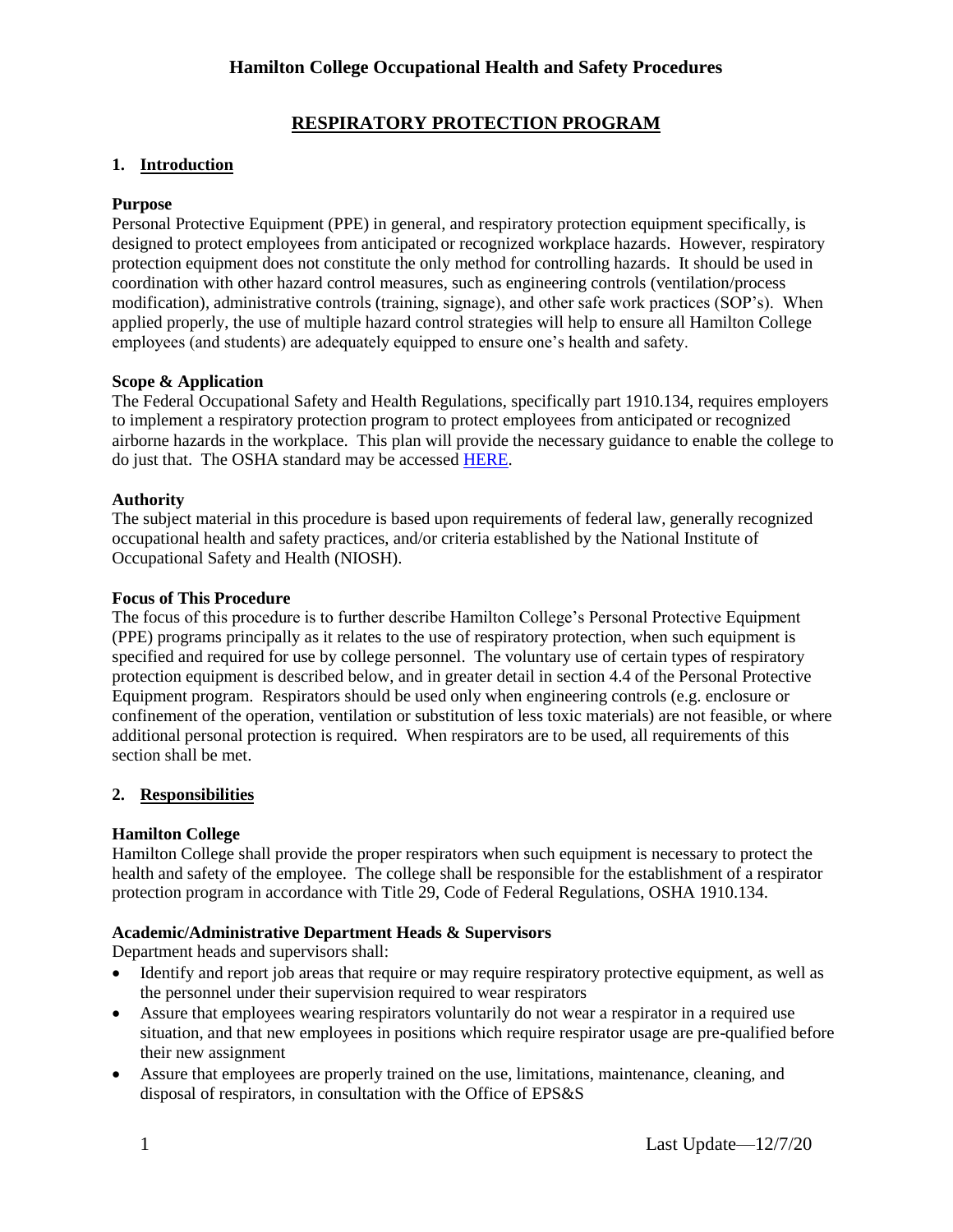Purchase and maintain an inventory of spare parts and new respirators as necessary

## **Office of Environmental Protection, Safety & Sustainability (EPS&S)**

The Office of EPS&S is responsible for the development, documentation, and administration of the Hamilton College respiratory protection program. The Director of EPS&S shall serve as the Respirator Program Administrator. The Director shall:

- Develop a written program
- Evaluate respiratory hazards in the work environment
- Provide guidance to departments for the selection and purchase of approved respirators
- Provide instruction to departments on the proper use, maintenance, and storage of respirator equipment
- Provide a fit testing program for respirator wearers
- Maintain fit testing, initial training and retraining records
- Administer the necessary medical surveillance and prequalification program with a suitable occupational health care provider
- Evaluate the overall effectiveness of the respiratory protection program on an on-going basis

## **Respirator Wearers**

The respirator wearer shall:

- Initially/annually complete the OSHA questionnaire, as well as any medical evaluations that may be required as per the occupational health care provider
- Use respirators in accordance with instructions and training received
- Store, clean, maintain, and guard against damage to respirator equipment
- Report any deficiencies or malfunctions of a respirator to the Director of EPS&S
- Go immediately to an area having respirable (clean) air if the respirator fails to provide proper protection or malfunctions
- Receive a fit test and retraining at least annually

## **3. Respiratory Protection Equipment**

The basic purpose of any respirator is to protect the respiratory system from inhalation of hazardous agents/atmospheres. Respirators provide protection either by removing contaminants from the air before it is inhaled or by supplying an independent source of respirable air. Since Hamilton College only provides certain types of respirators for select job classifications, this section will focus on those types, and describe the other types in limited detail.

## **Air Purifying Respirators (APR's)**

APR's are respiratory protection devices that allow ambient air, prior to being inhaled, to pass through a filter, cartridge, or canister, to physically or chemically remove contaminants. Different filters/cartridges/canisters remove different contaminants. Because these devices do not otherwise alter the incoming air, **oxygen must be present** in sufficient levels when using APR's.

- Non-Powered APR's—The breathing action of the wearer operates the non-powered type of APR. Equipped with a tight-fitting facepiece and filter(s), the respirator is secured to the face by means of a strap or harness. The wearer pulls air through the filters during inhalation. 2 different varieties of non-powered APR's are generally available:
	- o *Filtering Facepieces*—These types of respirators have a facepiece that is composed mostly of the filter. Some filtering facepieces are certified by NIOSH for limited protection against particulate hazards (those with a NIOSH TC-84xxx number, and an alpha-numeric rating with the letters N, R or P and numbers 95, 99 or 100), while others are dustmasks only with no NIOSH certifications, and are only suitable for nuisance particulates.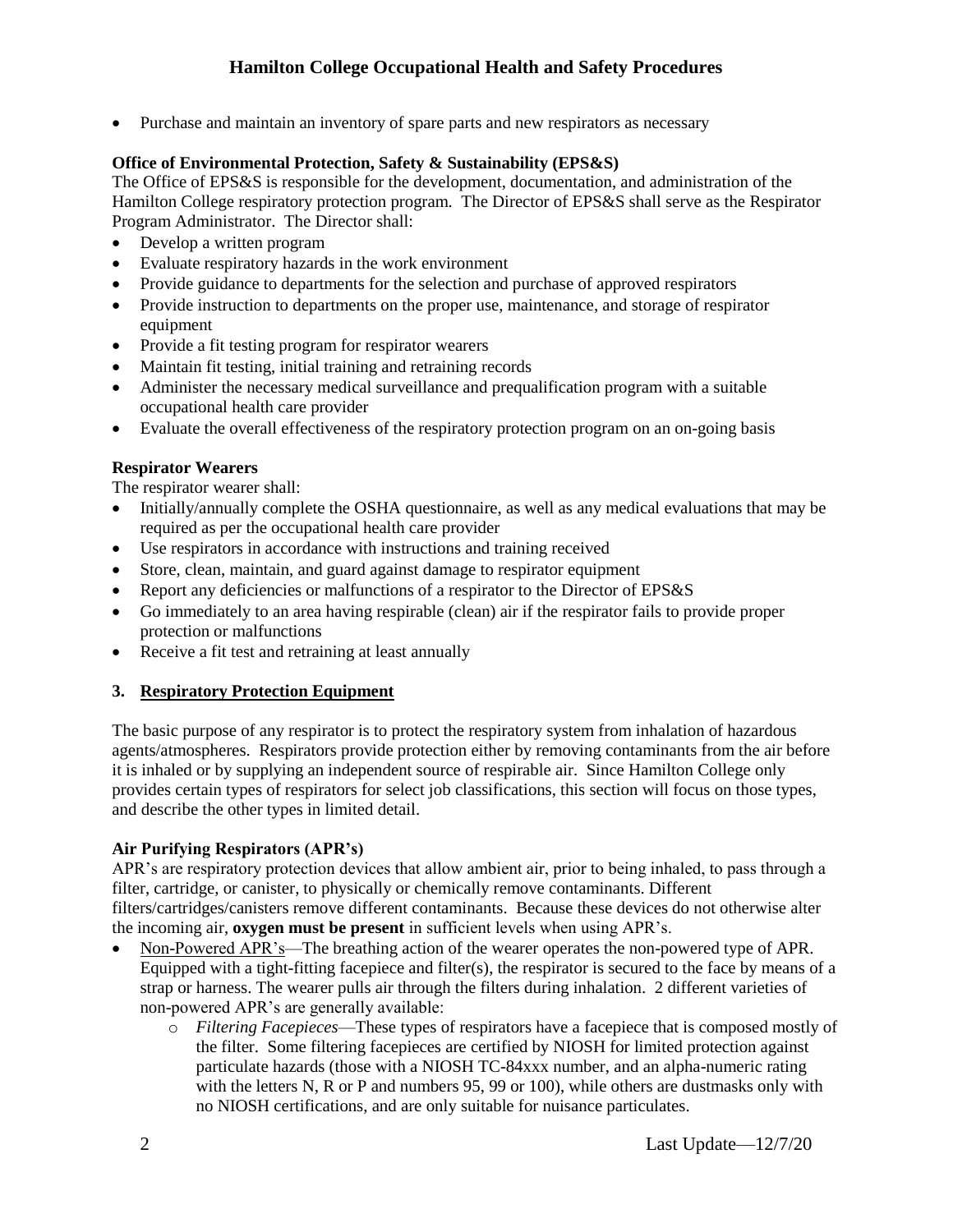- o *Full-Face or Half-Face Respirators*—These types of respirators provide greater protection than the filtering facepiece because their construction allows for a better fit. These respirators provide protection against dusts, mists, fumes, vapors, gases, or any combination of these contaminants depending on the type of filter used. The full facepiece provides the greatest degree of protection in the APR class, and protects the eyes as well.
- Powered Air Purifying Respirators (PAPR's)—The powered type of APR contains a portable blower, which pushes ambient air through a filter which then supplies purified air to the wearer. The powered type is equipped with a tight-fitting facepiece or a loose-fitting helmet, hood, or suit. A loose fitting PAPR does not require a fit test. However, inspection to insure proper flow rate and operation is required for safe use.

## **Supplied Air Respirators (SAR's)**

SAR's provide a clean source of air from a tank or compressor to the wearer. SAR's provide a greater level of protection than APR's because they don't rely on a filtering mechanism to provide clean air.

- Self-Contained Breathing Apparatus (SCBA)—The wearer carries a supply of air, oxygen, or oxygengenerating material. Normally equipped with full facepiece, but may be equipped with a half-mask facepiece, helmet, or hood.
- Air-Line Respirators—Respirable air is supplied through a small-diameter hose from a compressor or compressed air cylinder. The hose is attached to the wearer by a belt and can be detached rapidly in an emergency. A flow-control valve or orifice is provided to govern the rate of airflow to the wearer. Exhaled air passes to the ambient atmosphere through a valve or opening in the enclosure (facepiece, helmet, hood, or suit).

# **4. Medical Prequalification**

When using a respirator, breathing can become more difficult because the flow of air is reduced by a filter or cartridge. Therefore, OSHA requires a determination be made by an occupational health care provider as to whether or not the employee is medically able to use respiratory protective equipment. Certification of fitness is required for all wearers of air-purifying respirators, when such use is required by the employer. The Office of EPS&S will manage the medical prequalification program, in consultation with the occupational health care provider, to certify personnel fit to wear respirators. The components of this program will vary by the type of respirator, length of time per day the respirator will be used, the type of work being done while the respirator is being worn, the age of the worker, and other factors. Medical prequalification must be done initially before an employee may wear a respirator, and annually thereafter. While the health care provider will principally manage the medical aspects relative to the prequalification requirements, the first step in this process includes initial/annual completion of the OSHA questionnaire, as illustrated in Appendix A.

## **5. Respiratory Hazards & Respirator Selection**

Respirators are selected in accordance with many of the factors listed below:

## **Characteristics of Hazardous Operations or Processes**

- Hot operations: welding, chemical reactions, soldering, melting, molding and burning
- Liquid operations: painting, degreasing, dipping, spraying, brushing, coating, etching, cleaning, pickling, plating, mixing, galvanizing and chemical reactions
- Solid operations: pouring, mixing, separations, extraction, crushing, conveying, loading, bagging and demolition
- Pressurized spraying: cleaning parts, applying pesticides, degreasing, sand blasting and painting
- Shaping operations: cutting, grinding, filing, milling, molding, sawing and drilling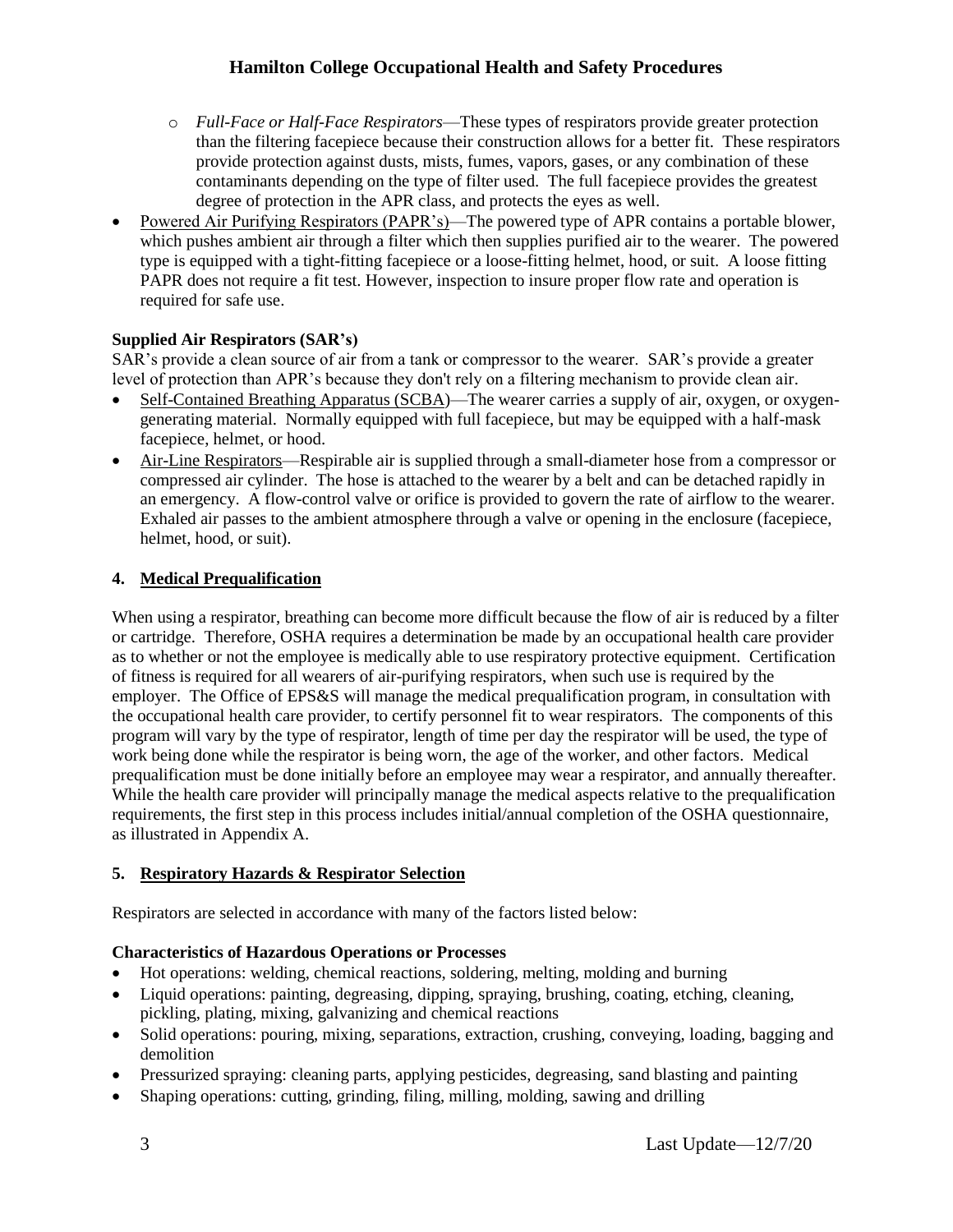**Nature of the Hazard**—Air contaminants include particulate solids or liquids, gaseous material in the form of a true gas or vapor, or a combination of gas and particulate matter.

- Gaseous contaminants:
	- o Inert gases (helium, argon, etc.), which displace air to produce an oxygen deficiency
	- o Acid gases (sulfur dioxide, hydrogen sulfide, hydrogen chloride, etc.), which are acids or produce acids by reaction with water
	- o Alkaline gases (ammonia, etc.), which are alkalis or produce alkalis by reaction with water
	- o Organic gases (butane), which exist as true gases
	- o Vapors from organic liquids (acetone)
	- o Organometallic gases (tetraethyl lead, organo-phosphates, etc.), which have metals attached to organic groups
- Particulate contaminants:
	- o Dusts, which are mechanically generated solid particulates (0.5 to 10 mm)
	- o Fumes, which are solid condensation particles of small diameter (0.1 to 1.0 mm)
	- o Mists, which is liquid particulate matter (5 to 100 mm)
	- $\circ$  Smoke, which is chemically generated particulates (solid and liquid) of organic origins (0.01) to 0.3 mm)

#### **Contaminant Concentration**

- Permissible Exposure Limit (PEL): These are the upper exposure limits of airborne concentrations that are accepted as safe, as established by OSHA. The Time Weighted Average (TWA) is the maximum concentration that employees working eight hours per day, forty hours per week can be exposed to with no adverse health effects.
- Threshold Limit Value (TLV): These are the upper exposure limits of airborne concentrations that are accepted as safe for employees to be exposed to on a day-in, day-out basis, as established by the American Council of Governmental Industrial Hygienists.
- Short Term Exposure Limit (STEL): An exposure limit that is the maximum concentration to which workers can be exposed for a period of up to 15 minutes with no detrimental effects.
- Ceilings are concentrations that should not be exceeded for any part of the workday.
- Immediately Dangerous to Life and Health (IDLH): Conditions that pose an immediate threat to life or health or conditions that pose an immediate threat of severe exposure to contaminants, such as radioactive materials.

#### **Respirator Design**

- NIOSH Approved: All respirators used on campus must be approved by the National Institute of Occupational Safety and Health (NIOSH). NIOSH approved respirators are labeled with a NIOSH ID number. Filters are labeled with the type of hazard the respirator is approved to protect against. Respirator replacement parts are labeled with part numbers and only approved replacement parts should be used. Any modifications that do not use approved replacement parts voids the approval of the respirator.
- Enclosure Design
	- o Tight-fitting units: full facepiece and half-mask
	- o Loose-fitting units: hood, helmet, and enclosed suit

#### **Worker Activity**

- Duration of job
- Physical exertion: light, medium, heavy
- Temperature of job area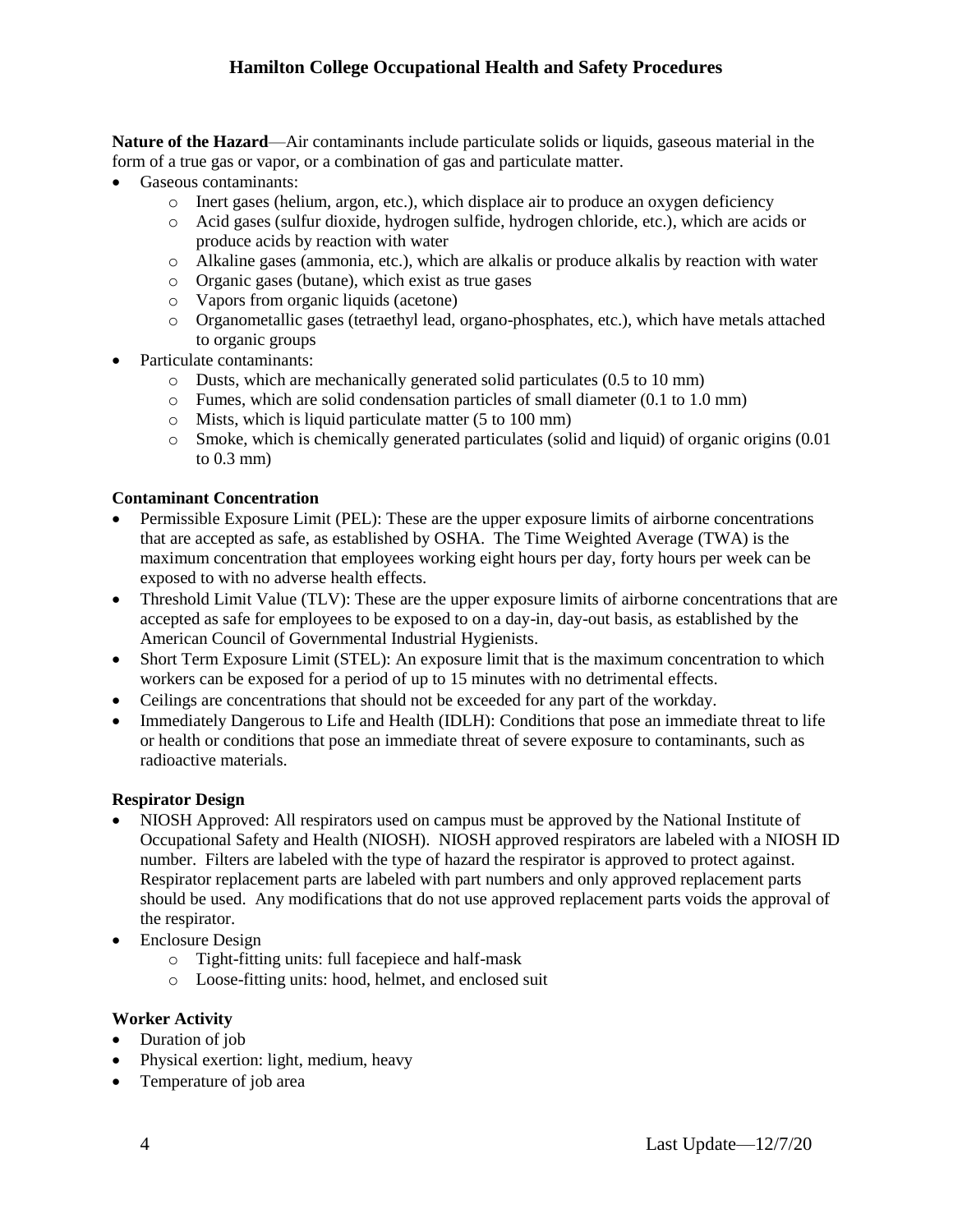## **Other Criteria**

In certain special situations (especially those involving communicable illnesses and bioaerosols), respiratory protection may be specified by local/state/federal public health authorities rather than OSHA. In such situations, employees issued respiratory protection in conformance with such authorities will fully participate in this respiratory protection program.

## **6. APR Cartridge/Filter/Canister Selection**

The terms cartridge, filter, and canister are often used interchangeably when referring to APR's, and it may actually be appropriate when using combination cartridges. However, cartridges/filters usually refer to the device's ability to remove particulate hazards, while canisters usually refer to the device's ability to remove gas/vapor hazards. As such, the following will address these 2 types of protective devices.

## **Cartridges/Filter for Particulate Protection**

There are currently nine classes of cartridges/filters, as follows:

| <b>Filter</b><br><b>Series</b> | <b>Use in Oil Atmospheres</b>            | % Efficiency  |
|--------------------------------|------------------------------------------|---------------|
| N                              | N <sub>0</sub>                           | 95, 99 or 100 |
| R                              | Yes, Maximum 8 hours                     | 95, 99 or 100 |
| P                              | Yes, Possible for longer<br>than 8 hours | 95, 99 or 100 |

The 100 series (formally called HEPA) are pink or magenta colored, indicating the highest level of particulate protection.

## **Canisters for Gas/Vapor Protection**

While there is general consistency amongst respirator canister manufacturers regarding the type of contaminants a select canister will remove, there are also some variations. Most canisters are color coded as follows:

| <b>Canister Color</b> | <b>Contaminant Removed</b>    |
|-----------------------|-------------------------------|
| White                 | Acid gases                    |
| <b>Black</b>          | Organic vapors                |
| Yellow                | Acid gases and organic vapors |
| Green                 | Ammonia vapors                |

Other colors exist for select gas/vapor hazards, dependent upon the manufacturer.

# **Combination Cartridges/Filters/Canisters**

Some respirator manufacturers combine the particulate and gas/vapor protections by either allowing the addition of a filtering device over the gas/vapor canister, or combining the two properties into a single device, called a combination cartridge. While there remain some variations in color coding by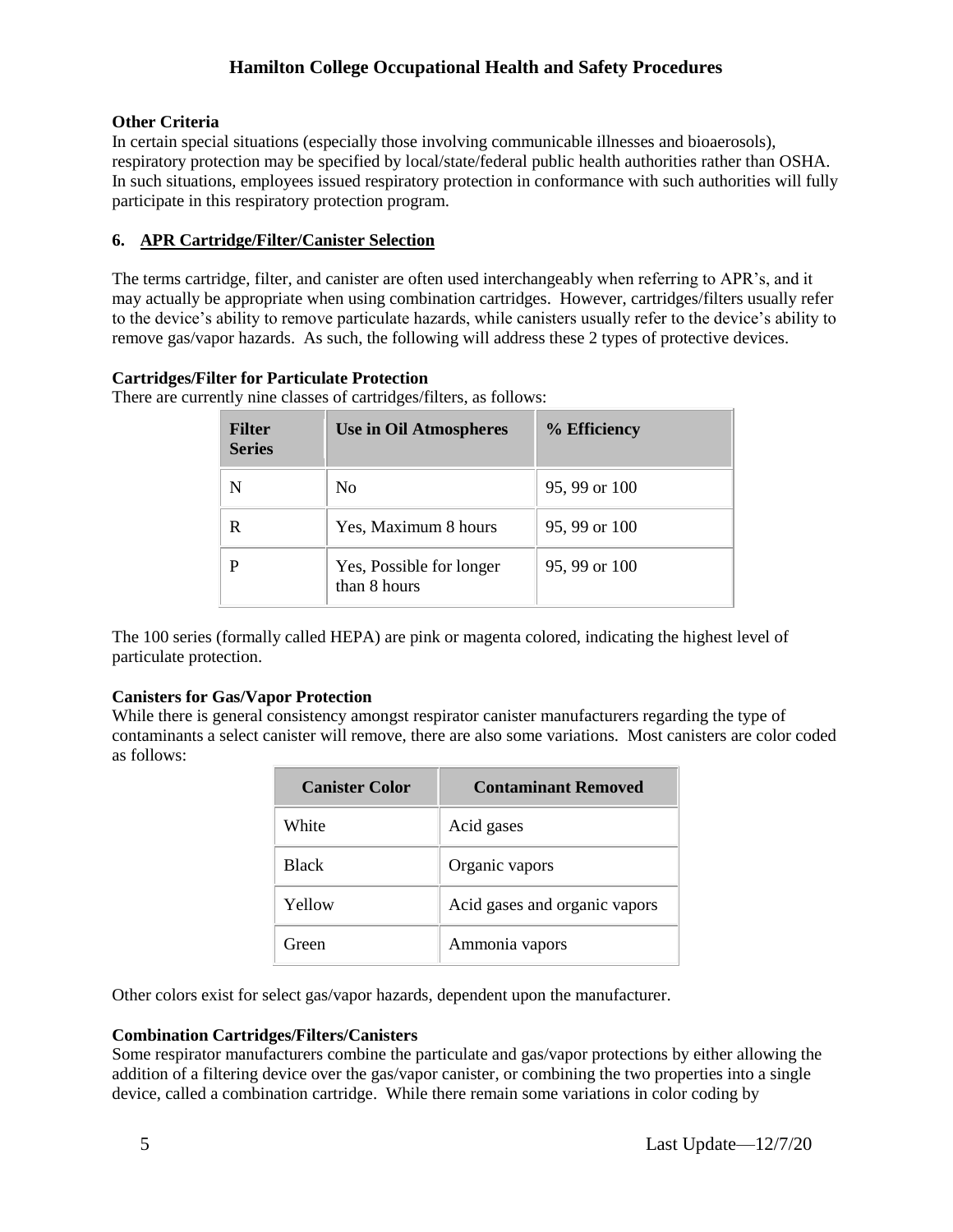manufacturer, most combination cartridges are pink or magenta, signifying their HEPA/100 series particulate protection, and some gas/vapor color. For example, a combination cartridge that is pink (with a P-100 designation) and yellow is acceptable for use for particulates, organic vapors and acid gases.

#### **Length of Time a Cartridge/Filter/Canister May be Used**

The length of time a cartridge/filter for particulate protection, a canister for gas/vapor protection, or a combination cartridge will protect against contaminants is dependent upon a number of factors, including:

- Hazards present
- Contaminant concentration
- Breathing rate
- Humidity
- Temperature

If a cartridge/filter/canister does not have an end of service life indicator, the Office of EPS&S will develop a cartridge/filter/canister change-out schedule based on the above considerations and data that will ensure that the devices are changed before the end of their service life. This information will be obtained from the manufacturers test data and distributed to wearers at the time of fit testing or refit testing, and as needed. As a general rule of thumb, Hamilton College policy will be that no cartridge/filter/canister should be used for more than 8 hours, or as otherwise determined by changes in breathing resistance while wearing an APR with cartridges/filters/canisters attached. A good way of keeping track of the time is to note the hours a pair of cartridges/filters/canisters have been used by notation with a permanent marker on the devices themselves. This will ensure that they are not used over an 8 hour period of time.

#### **7. Respiratory Fit Testing**

Respiratory protective equipment must be fit tested to the wearer before they are issued a respirator. Dependent upon a number of factors, quantitative or qualitative fit tests will be performed. At the conclusion of fit testing, a fit test report will be completed and signed by the Director of EPS&S (or the occupational health care provider), indicating that the wearer has successfully completed the respirator certification program and the fit testing and training requirements. The fit test report is valid for 1 year. Refitting is required when job duties necessitate a change in respirator equipment, when body-weight changes (+/- 20 lbs.) or if a facial structure changes, and at least annually from the initial fit test. The two types of fit test include the following:

#### **Qualitative Fit Tests**

The worker is exposed to an atmosphere containing an odorant, irritant or taste agent and then asked to breathe normally, breathe deeply, move head side to side, move head up and down, grimace, bend at the waist, and talk. The wearer reports any noticeable odor or taste agent that is leaking into the mask. There are three typical agents used during quantitative fit tests—banana oil (odorant), irritant smoke (irritant), or bitrex (taste agent).

#### **Quantitative Fit Tests**

A particle counting instrument is used to accurately measure respirator fit by comparing the dust concentration in the surrounding air with the dust concentration inside the respirator. The ratio of these concentrations is called the fit factor. A modified filter cartridge (or a modified respirator facepiece) equipped with a sampling port is used to collect air from inside the respirator. With the sampler attached, the wearer is asked to: breathe normally, breathe deeply, move head side to side, move head up and down, grimace, bend at the waist, and talk. During these movements, any leakage is measured by the particle counting device. After the fit test, a final fit test report is generated. An acceptable fit test is a measured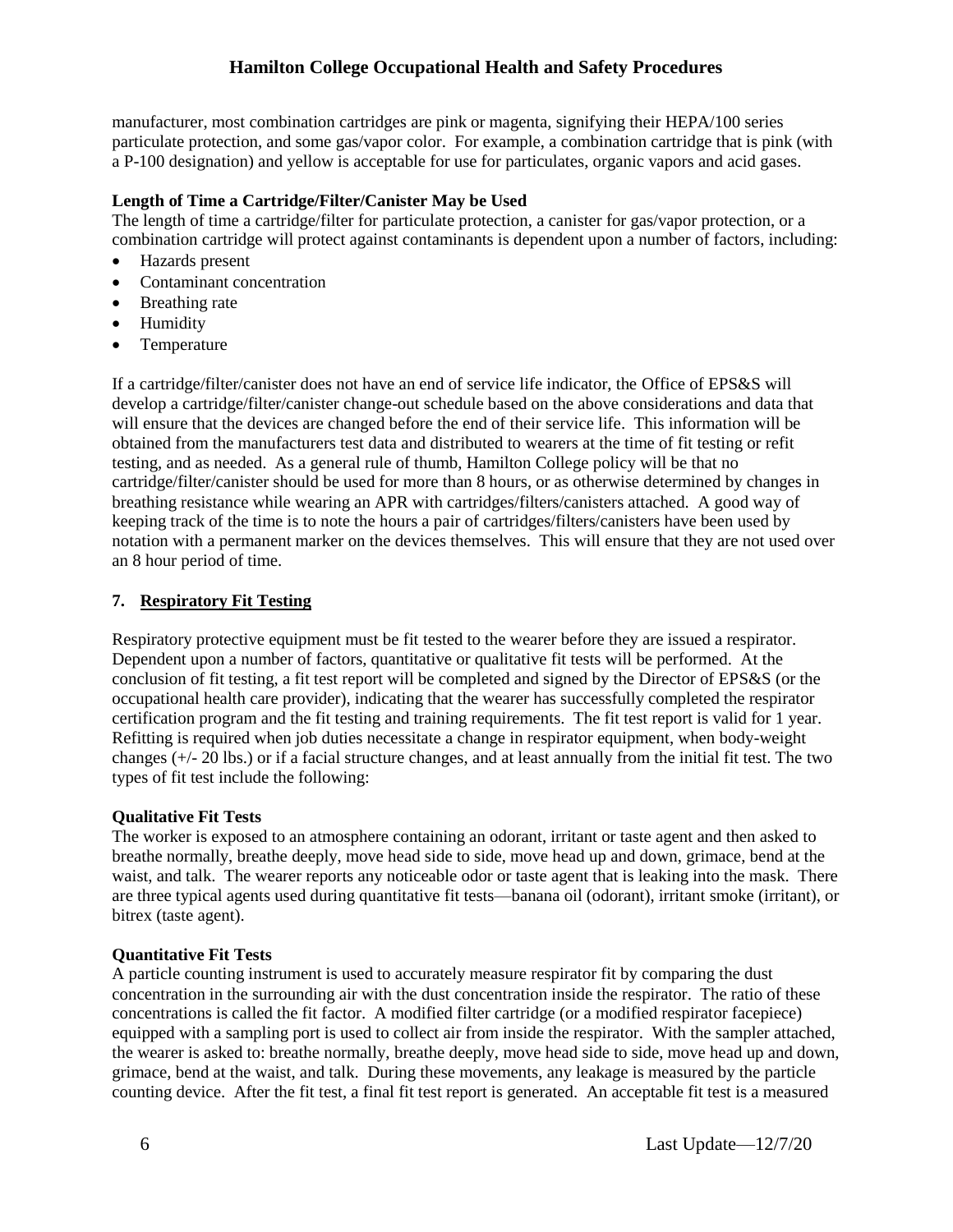fit factor at least 10 times greater than the assigned protection factor (APF). APF's are a characteristic of respirator design. A fit factor of at least 10 times the APF is used as acceptance criteria because APF's are not considered reliable predictors of performance levels that will be achieved during actual use.

## **Field Fit Checks, and Other Considerations for a Proper Fit**

After successfully completing a fit test, employees must check the fit of their respirator immediately before and periodically during actual respirator use in the field.

- Positive Pressure Check—Cover the exhalation valve with your hand and exhale gently into the facepiece. If a slight positive pressure is built up inside the facepiece without any evidence of leakage, the fit is satisfactory. This test method is the most widely used to check proper fit in the field.
- Negative Pressure Check—Close off the air inlet valves (i.e., cover the cartridges with your hands), inhale gently to collapse the facepiece slightly, and hold your breath for 10 seconds. If the facepiece remains slightly collapsed and no leakage is detected, the respirator fits properly. It may be difficult to get a good seal when trying to cover the inlet valves (cartridges).

## **Other considerations for proper fit include:**

- Facial Hair—A person who has hair (stubble, mustache, sideburns, beard, low hairline or bangs) which passes between the face and the sealing surface of a tight-fitting facepiece shall not be permitted to wear a respirator with a tight fitting facepiece. A person who has hair (mustache, beard) which interferes with the functions of the respirator valve $(s)$  shall not be permitted to wear a respirator.
- Glasses and Eye/Face Protective Devices—If a spectacle, goggle, faceshield or welding helmet must be worn with a respirator, it shall be worn so as not to adversely affect the respirator seal. Spectacles that have temple bars or straps which pass between the sealing surface of a respirator facepiece and the wearers face shall not be used. If a full facepiece respirator is used, special frames for mounting prescription glasses are available if needed.

## **8. Issuance and Assignment of Respirators**

## **Required Use of Respirators**

If an employee is required to wear any respirator by the employer, then the employee is to be placed in this respiratory protection program. The following are some (but not all) specific examples of job activities and/or classifications where respiratory protection is typically employed at Hamilton, including the respirator style and type:

| Department—Environmental Protection, Safety & Sustainability                                                                |  |
|-----------------------------------------------------------------------------------------------------------------------------|--|
| Type—full facepiece APR with combination cartridge                                                                          |  |
| Used—for minor chemical protection during HAZWOPER spill response<br>activities                                             |  |
| Department—Facilities Management painters and pesticide applicators                                                         |  |
| Type—full facepiece APR with combination cartridge                                                                          |  |
| Used—for protection against paint mists/solvents (for painters) and<br>fugitive pesticide mists (for pesticide applicators) |  |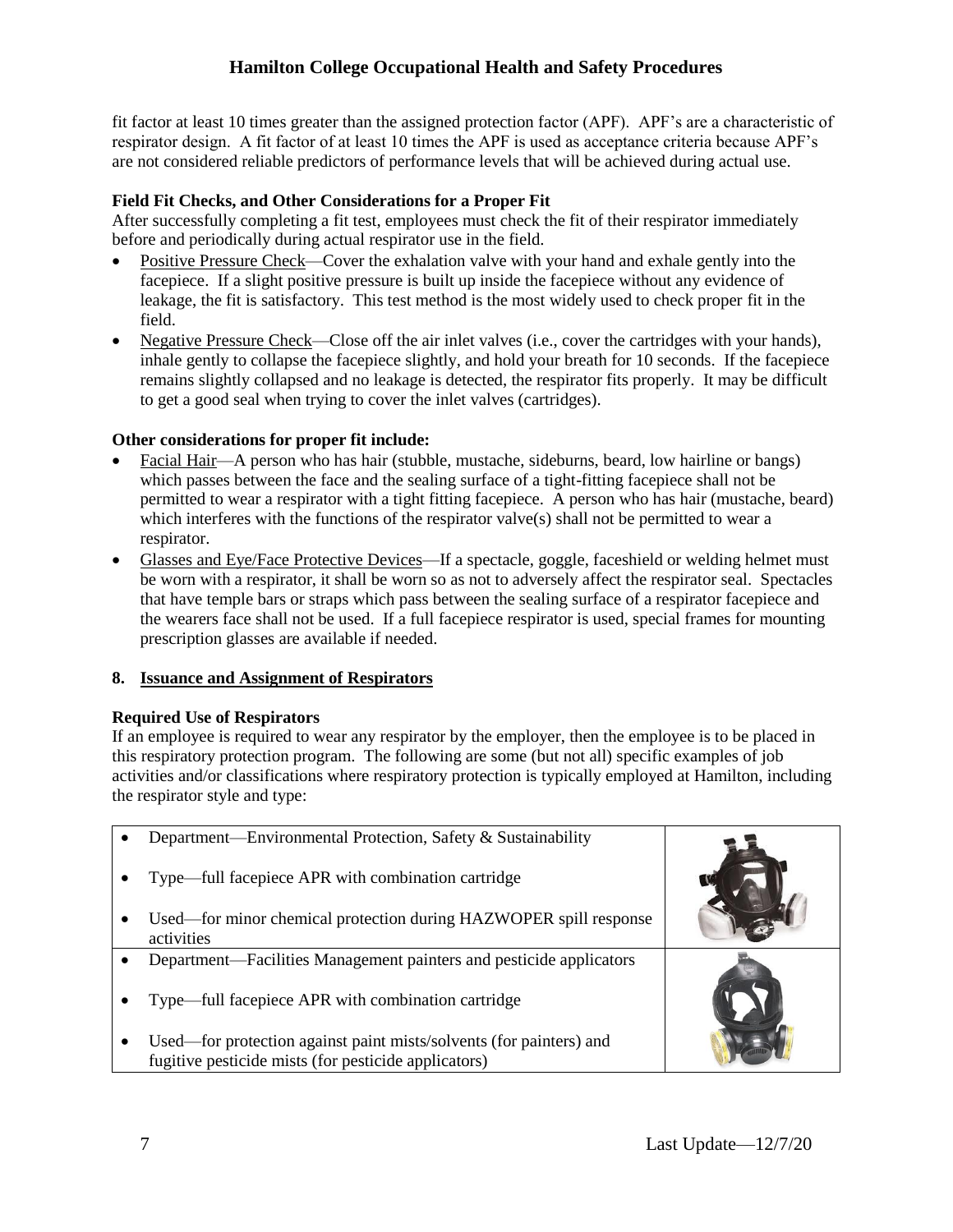| Department—Facilities Management painters and carpenters<br>Type—N-100 filtering facepiece                                                                     |  |
|----------------------------------------------------------------------------------------------------------------------------------------------------------------|--|
| Used—for qualifying EPA "Lead Renovation, Repair, Painting" projects<br>for protection against lead dust                                                       |  |
| Department—Facilities Management custodians                                                                                                                    |  |
| Type—N95 filtering facepiece<br>Used—for protection against disinfecting mists                                                                                 |  |
| Departments—Studio Art, Wellin Museum                                                                                                                          |  |
| Type—half facepiece APR with combination cartridge<br>Used—for protection against silica dusts during claymaking or other<br>fugitive dusts during woodworking |  |
| Departments—Student Health Center, HCEMS, Athletic Trainers                                                                                                    |  |
| Type—N95 filtering facepiece or half facepiece APR with P-100<br>cartridges                                                                                    |  |
| Used—for protection against bioaerosols                                                                                                                        |  |

## **Voluntary Use of Respirators**

Voluntary use of respirators are those instances where an employee wants to wear respiratory protection for either comfort/nuisance protection, or for protection against airborne hazards below levels where such use is required. Where/when employees want to use a filtering facepiece (i.e. dust mask) only for comfort or nuisance protection, such protective equipment may be made available in accordance wit[h Appendix D](https://www.osha.gov/laws-regs/regulations/standardnumber/1910/1910.134AppD) of OSHA's respiratory protection standard. To do so, the Office of EPS&S will provide the necessary information to the employee, and the employee will be required to read and sign Appendix B of this plan below. However, if an employee wishes to use a respirator with a tight fitting facepiece (i.e. half-face or full-face with cartridge or canister) voluntarily, then the employee will be placed in the full respiratory protection program. It is largely the responsibility of department chairs/supervisors to assure that employees wearing dust masks on a voluntary basis are not engaged in activities that would require a respirator, such as above the exposure limit or action level. Call the Office of EPS&S to evaluate such scenarios as necessary.

#### **Student Use of Respirators**

While the college desires to create an academic environment where airborne (and other) hazards are controlled without having to rely on respirators, there may be the occasion where departments/supervisors might opt to equip students with respiratory protection equipment. And while students engaged in wholly academic activities are not generally covered by OSHA regulations and this written program (unless they are paid in some capacity by the college, i.e. teaching assistant, research assistant, work-study, etc.), the college is obligated to extend some elements of this written program to ensure student protection while wearing respirators. When situations arise where student use of respirators is contemplated by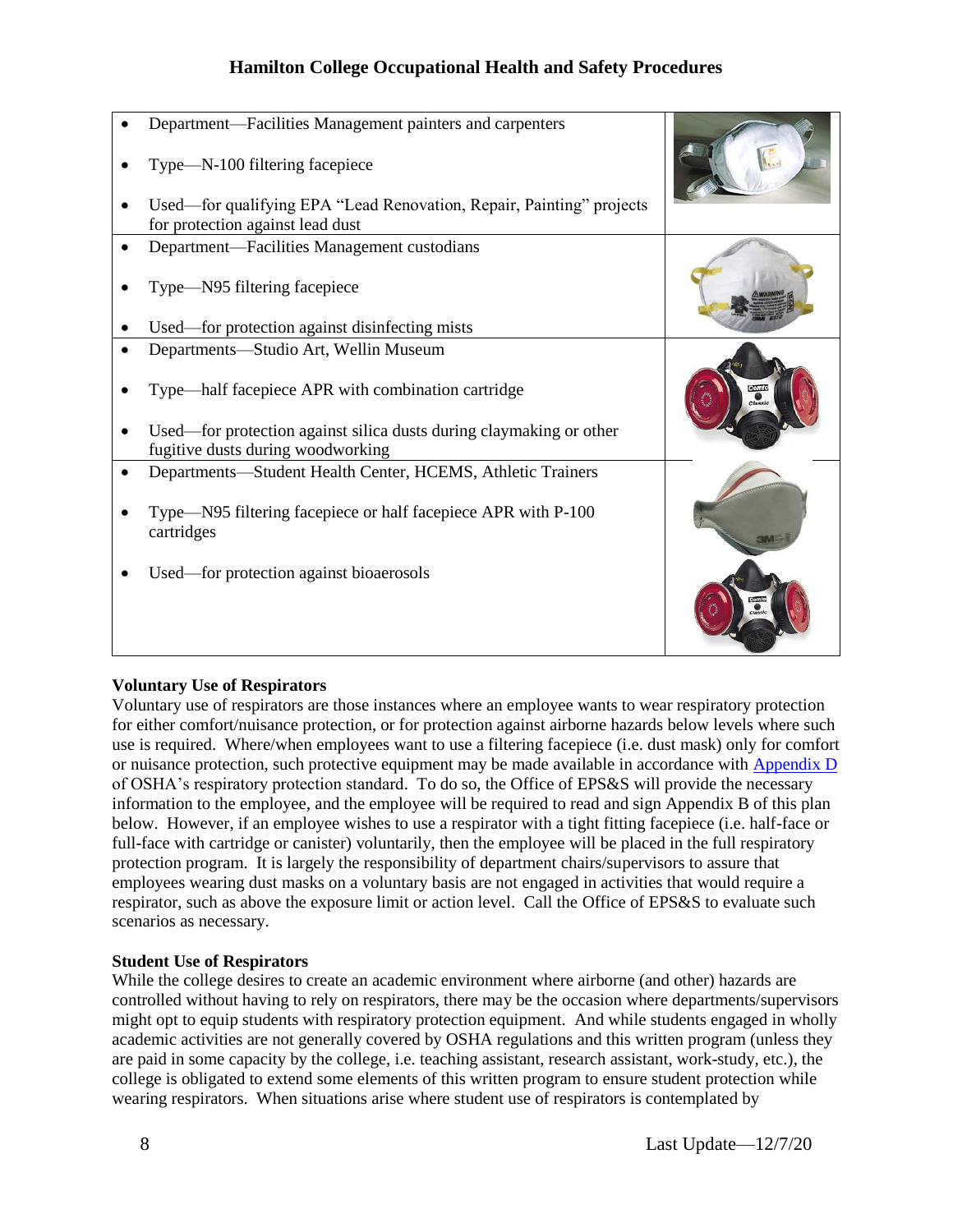departments or supervisors, they should consult with the Office of EPS&S so as to ensure that the necessary elements of this written program are properly administered.

## **9. Training**

Personnel wearing respiratory protection equipment will be trained in accordance with this written program, depending upon the nature of their use of such equipment. For example, those who are required to use APR's for protection against recognized workplace health hazards will be initially and annually thereafter trained in the full program as it is written herein. Those who might wear filtering facepieces for voluntary purposes will be provided information upon PPE issuance, and otherwise as necessary. Other respiratory protection training classes will be held as they are needed, based upon program evaluations as per the below.

## **10. Maintaining Respiratory Effectiveness**

## **Monitoring Work Area Conditions**

Appropriate surveillance by both respirator wearers and their supervisors shall be maintained regarding work area conditions where respiratory protection is utilized, as well as the degree of employee exposure and/or stress. When there is a change in work area conditions or degree of employee exposure or stress that may affect respirator effectiveness, the employer shall reevaluate the continued effectiveness of the respirator. The respirator wearer shall leave the respirator use area when the following conditions are met or needed:

- To wash their faces and respirator facepieces as necessary to prevent eye or skin irritation associated with respirator use
- If vapor or gas breakthrough is detected, if there is a change in breathing resistance, or leakage of the facepiece
- To replace the filter, cartridge or canister elements of the respirator

## **11. Respirator Cleaning, Maintenance, Storage & Inspection**

While anything other than single-use respirators must be regularly cleaned and maintained to achieve optimal protection, all Hamilton College respirators are issued for the exclusive use of a single employee, and they are charged with cleaning them as often as is necessary. Daily wipe down with non-alcohol based wipes and weekly disassembly/cleaning/reassembly in a soap/water bath is usually adequate, but more frequent cleaning may be necessary based upon the conditions associated with respirator use, as per the below.

## **Cleaning and Disinfecting**

When reusable respirators are in active use (on a particular day), respirator wipes may be used to cleanse the outer/inner portions of the device, and/or to remove miscellaneous contamination. However, in between uses (different days), the following cleansing/disinfection routine should be followed:

- Remove cartridges/filters/canisters. Disassemble facepiece by removing speaking diaphragms, and remove cartridge/filter/canister holders. Discard any defective parts.
- Wash the respirator and all components in warm  $(43^{\circ} \text{ C } [110^{\circ} \text{ F}]$  maximum) water with a mild detergent or with a cleaner recommended by the manufacturer. A stiff bristle (not wire) brush may be used to facilitate the removal of dirt.
- The standard cleaning detergent used by the college also acts as a suitable disinfecting agent. However, at least 10 minutes of contact time with the detergent is required to properly disinfect the respirator and its components.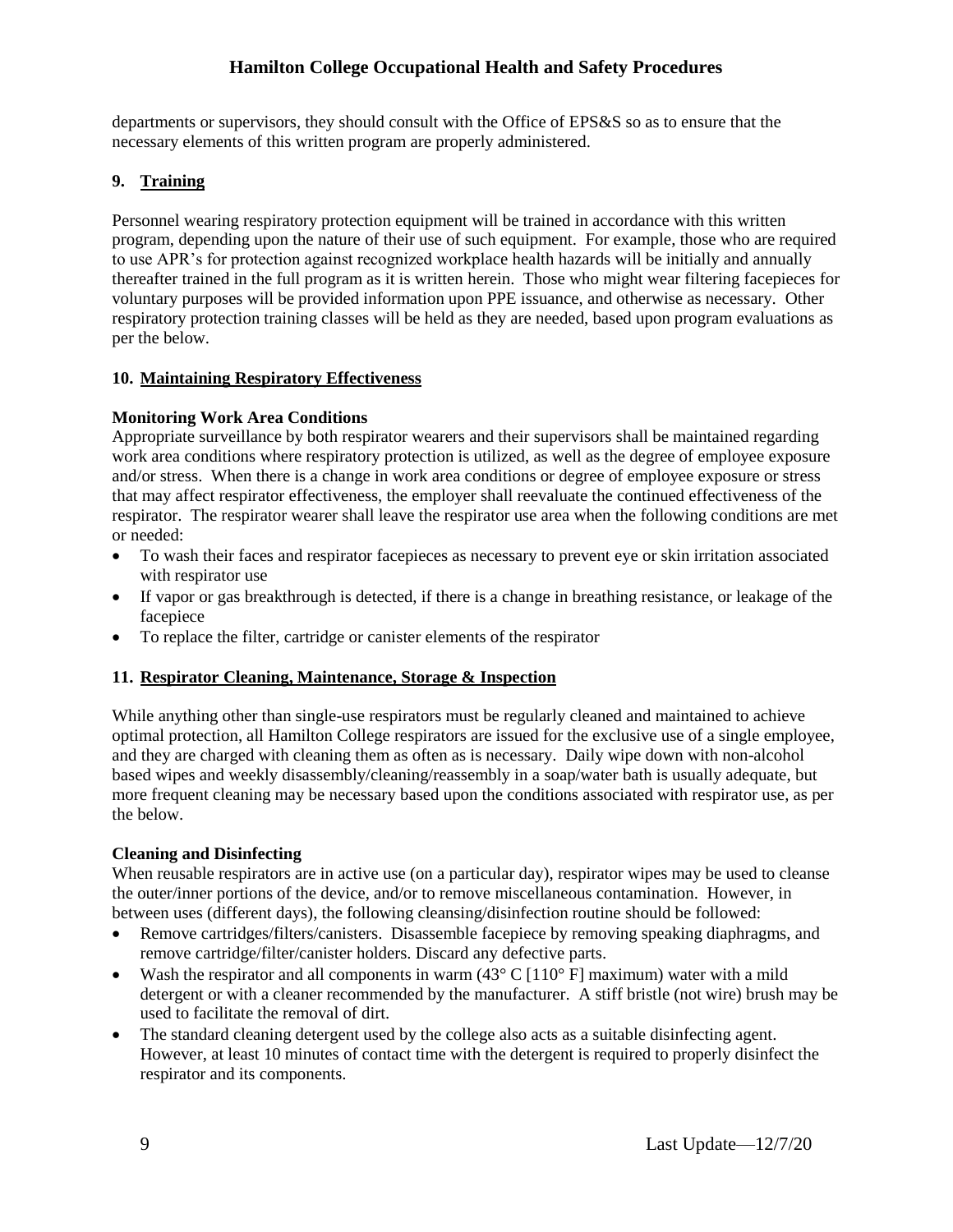- Rinse respirator and its components thoroughly in clean, warm  $(43^{\circ} \text{ C } [110^{\circ} \text{ F}]$  maximum), preferably running water. The importance of thorough rinsing cannot be overemphasized. Detergents or disinfectants that dry on facepieces may result in dermatitis. In addition, some disinfectants may cause deterioration of rubber or corrosion of metal parts if not completely removed.
- Components should be hand-dried with a clean lint-free cloth or air-dried.
- Reassemble facepiece.
- Test the respirator to ensure that all components work properly.

#### **Storage**

When not in use, the respirator and cartridges should be kept in a sealed container and stored in a clean, dry, moderate temperature, non-contaminated environment. It is especially important to keep gas and vapor cartridges in a sealed container so they do not passively adsorb gases and vapors from the storage area, thereby reducing the filter service life. Particulate filters should also be protected from dusts and dirt. If a respirator has become contaminated, cleaning it prior to storage is crucial.

#### **Replacement Parts**

Consult with the Office of EP&S for all replacement parts and components. Respirator components from different manufacturers will void the NIOSH certification of the respirator, rendering it as inadequate for the protection against respiratory hazards.

#### **Inspection Procedures and Schedules**

Each respirator shall be inspected routinely before and after use. Respirators shall be inspected by the user immediately prior to each use to ensure that it is in proper working condition. After cleaning, each respirator shall be inspected to determine if it is in proper working condition and if it needs replacement of parts or repairs. Consider the following when inspecting an APR:

- Facepiece—look for dirt; cracks/tears/holes; distortion of the facepiece; and cracked, scratched, or loose fitting lenses
- Headstraps—look for breaks or tears; loss of elasticity; broken buckles or attachments; and worn serration on head harness which might allow facepiece to slip
- Inhalation and Exhalation Valves—look for dust particles, dirt, or detergent residue on valve and valve seat; cracks, tears, or distortion in valve material; and missing or defective valve covers
- Filter Elements—look for proper filter for the hazard; approval designation; missing or worn gaskets; worn threads on filter and facepiece; and cracks or dents in filter housing

## **12. Recordkeeping & Maintaining Program Effectiveness**

#### **Recordkeeping**

The Office of EPS&S will be principally responsible for maintaining all records regarding the Hamilton College Respiratory Protection Program, including but not limited to the following:

- Medical prequalification documentation (in consultation with the occupational health care provider)
- Training records
- Fit test records
- Air monitoring records
- Hazard assessments
- This written program

## **Evaluation of Respirator Program Effectiveness**

Periodic review of the effectiveness of the respirator program is essential. The Director of EPS&S will conduct periodic surveys to determine the effectiveness of the respirator program. This will include work site inspections, interviews with respirator wearers, air monitoring, and review of other records.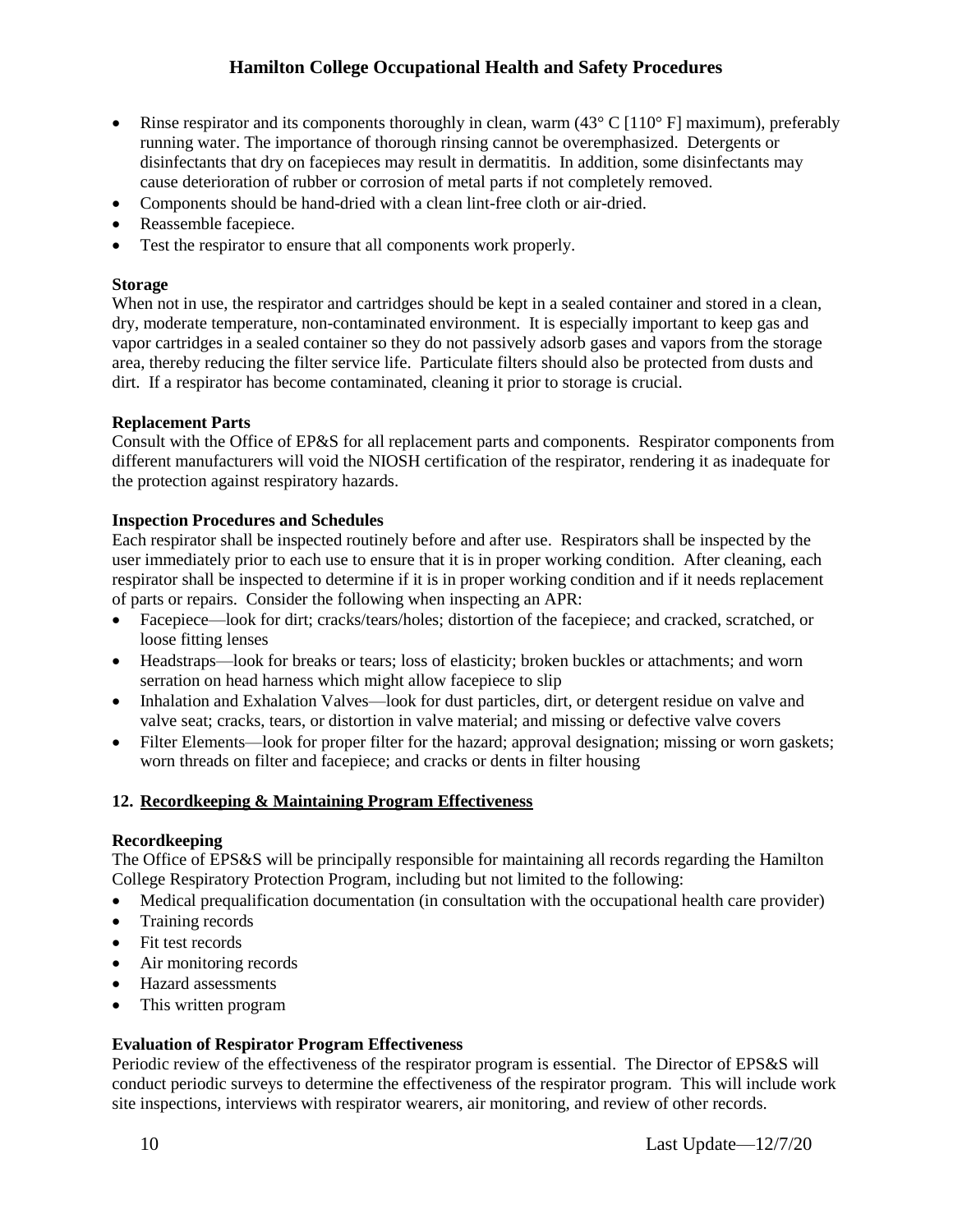Acceptance of respirators by the user is especially important. Users will be consulted about their acceptance of wearing respirators during annual re-training. This includes comfort, resistance to breathing, fatigue, interference with vision, interference with communications, restriction of movement, interference with job performance, and confidence in the effectiveness of the respirator to provide adequate protection. The above information can serve as an indication of the degree of protection provided by respirators and the effectiveness of the respirator program. Action shall be taken to correct any insufficiencies found in the program.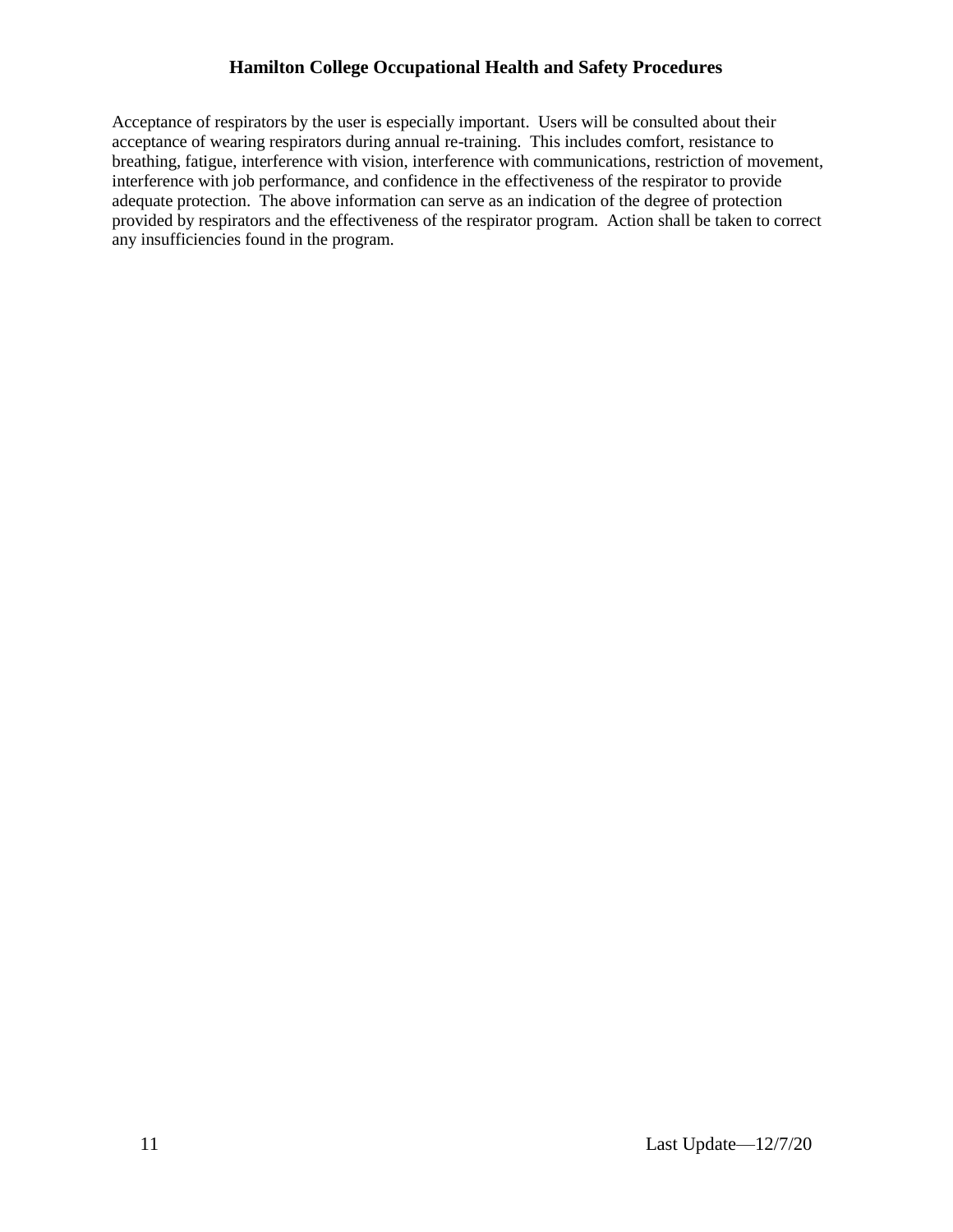# **APPENDIX A OSHA Health Questionnaire**

|   |                                                                                                                                            |                                                                       |                              |                                           |        | Appendix C to Sec. 1910.134: OSHA Respirator Medical Evaluation Questionnaire (Mandatory)                                                                                                                                                                                                                                                          |   |                      |                         |        |         |                                        |                                            |    |
|---|--------------------------------------------------------------------------------------------------------------------------------------------|-----------------------------------------------------------------------|------------------------------|-------------------------------------------|--------|----------------------------------------------------------------------------------------------------------------------------------------------------------------------------------------------------------------------------------------------------------------------------------------------------------------------------------------------------|---|----------------------|-------------------------|--------|---------|----------------------------------------|--------------------------------------------|----|
|   | To the employer/fire district:                                                                                                             |                                                                       |                              |                                           |        |                                                                                                                                                                                                                                                                                                                                                    |   |                      |                         |        |         |                                        |                                            |    |
|   | Answers to questions in Section 1, and to question 9 in Section 2 of Part A, do not require a medical examination.                         |                                                                       |                              |                                           |        |                                                                                                                                                                                                                                                                                                                                                    |   |                      |                         |        |         |                                        |                                            |    |
|   | To the employee/firefighter/EMS:                                                                                                           |                                                                       |                              |                                           |        |                                                                                                                                                                                                                                                                                                                                                    |   |                      |                         |        |         |                                        |                                            |    |
|   | YES<br>NO<br>Can you read (circle one)                                                                                                     |                                                                       |                              |                                           |        |                                                                                                                                                                                                                                                                                                                                                    |   |                      |                         |        |         |                                        |                                            |    |
|   |                                                                                                                                            |                                                                       |                              | professional who will review it.          |        | Your employer must allow you to answer this questionnaire during normal working hours, or at a time and place<br>that is convenient to you. To maintain your confidentiality, your employer or supervisor must not look at or<br>review your answers, and your employer must tell you how to deliver or send this questionnaire to the health care |   |                      |                         |        |         |                                        |                                            |    |
|   |                                                                                                                                            |                                                                       |                              | PART A. Section 1. (Mandatory)            |        |                                                                                                                                                                                                                                                                                                                                                    |   |                      |                         |        |         |                                        |                                            |    |
|   | (please print).                                                                                                                            |                                                                       |                              |                                           |        | The following information must be provided by every employee who has been selected to use any type of respirator                                                                                                                                                                                                                                   |   |                      |                         |        |         |                                        |                                            |    |
|   | 1.                                                                                                                                         | Name:                                                                 |                              |                                           |        |                                                                                                                                                                                                                                                                                                                                                    |   |                      | 2. Today's date         |        |         |                                        |                                            |    |
|   | 3.                                                                                                                                         |                                                                       |                              | Age (to nearest year):                    |        |                                                                                                                                                                                                                                                                                                                                                    |   |                      | 4. Sex (circle one):    |        |         | Male                                   | Female                                     |    |
|   | 5.                                                                                                                                         | Height:                                                               |                              | ft.                                       |        | m                                                                                                                                                                                                                                                                                                                                                  |   |                      | 6. Weight:              |        |         | lbs.                                   |                                            |    |
|   | 7a                                                                                                                                         |                                                                       |                              | **If a Firefighter, describe your duties: |        |                                                                                                                                                                                                                                                                                                                                                    |   |                      |                         |        |         |                                        |                                            |    |
|   | 7 <sub>b</sub>                                                                                                                             |                                                                       |                              |                                           |        | Current occupation and duties, with exposures:                                                                                                                                                                                                                                                                                                     |   |                      | # of years on this job: |        |         |                                        |                                            |    |
|   |                                                                                                                                            |                                                                       | Prior Job History:           |                                           |        |                                                                                                                                                                                                                                                                                                                                                    |   |                      |                         |        |         |                                        |                                            |    |
|   |                                                                                                                                            | Job Title & Description<br>Exposures<br>Protective Equipment<br>Dates |                              |                                           |        |                                                                                                                                                                                                                                                                                                                                                    |   |                      |                         |        |         |                                        |                                            |    |
|   |                                                                                                                                            |                                                                       |                              |                                           |        |                                                                                                                                                                                                                                                                                                                                                    |   |                      |                         |        |         |                                        |                                            |    |
|   |                                                                                                                                            |                                                                       |                              |                                           |        |                                                                                                                                                                                                                                                                                                                                                    |   |                      |                         |        |         |                                        |                                            |    |
|   |                                                                                                                                            |                                                                       |                              |                                           |        |                                                                                                                                                                                                                                                                                                                                                    |   |                      |                         |        |         |                                        |                                            |    |
|   |                                                                                                                                            |                                                                       |                              |                                           |        | 7c. Have you ever worked at a job or hobby in which you came in contact with any of the following by breathing,                                                                                                                                                                                                                                    |   |                      |                         |        |         |                                        |                                            |    |
|   |                                                                                                                                            |                                                                       |                              |                                           |        | touching, or ingesting (swallowing)? If Yes, please check the box beside the name.                                                                                                                                                                                                                                                                 |   |                      |                         |        |         |                                        |                                            |    |
| ▫ | Acids                                                                                                                                      | о                                                                     |                              | Carbon tetrachioride                      | o      | <b>Fiberglass</b>                                                                                                                                                                                                                                                                                                                                  | o | <b>PCBs</b>          |                         | o      | Talc    |                                        | o Typical fire exposures                   |    |
| □ | Alcohols                                                                                                                                   | ۰                                                                     | Chlorinated                  |                                           | ۰      | Halothane                                                                                                                                                                                                                                                                                                                                          | ▫ |                      | Perchloroethylene       | о      | Toluene |                                        | including: fumes,                          |    |
| □ | (industrial)<br>Alkalies                                                                                                                   |                                                                       | naphthalenes<br>D Chloroform |                                           | ۰<br>۰ | Isocyanates<br><b>Ketones</b>                                                                                                                                                                                                                                                                                                                      | ▫ | Pesticides<br>Phenol |                         | o<br>□ |         | <b>TDI or MDI</b><br>Trichloroethylene | particulate aldehydes.<br>carbon monoxide. |    |
| о | Ammonia <b>D</b>                                                                                                                           |                                                                       | Chloroprene                  |                                           | ۰      | Lead                                                                                                                                                                                                                                                                                                                                               |   | Phosgene             |                         | о      |         | Trinitrotoluene                        | carbon dioxide.                            |    |
| □ | Arsenic                                                                                                                                    | о                                                                     | Chromates                    |                                           | ۰      | Manganese                                                                                                                                                                                                                                                                                                                                          |   | Radiation            |                         | □      |         | Vinyl chloride                         | nitrogen dioxide,                          |    |
| ▫ | Asbestos o                                                                                                                                 |                                                                       | Coal dust                    |                                           | ▫      | Mercury                                                                                                                                                                                                                                                                                                                                            |   | Rock dust            |                         | o      |         | <b>Welding fumes</b>                   | hydrogen chloride,                         |    |
| □ | Benzene D                                                                                                                                  |                                                                       |                              | Dichlorobenzene                           | ۰      | Methylene chloride                                                                                                                                                                                                                                                                                                                                 | о | Silica powder        |                         | ο      | X-rays  |                                        | hydrogen cyanide                           |    |
| ο | Beryllium                                                                                                                                  | o                                                                     |                              | Ethylene dibromide                        | о      | Nickel                                                                                                                                                                                                                                                                                                                                             | о | <b>Solvents</b>      |                         | о      |         | Loud noises                            | acrolein, vol. organic                     |    |
| ۰ |                                                                                                                                            |                                                                       |                              | Cadmium o Ethylene dichloride o PPBs      |        |                                                                                                                                                                                                                                                                                                                                                    |   | D Styrene            |                         |        |         | D Other (specify):                     | compounds                                  |    |
|   | A phone number where you can be reached by the health care professional who reviews this questionnaire<br>8.<br>(including the Area Code): |                                                                       |                              |                                           |        |                                                                                                                                                                                                                                                                                                                                                    |   |                      |                         |        |         |                                        |                                            |    |
|   | 9.                                                                                                                                         |                                                                       |                              |                                           |        | The best time to phone you at this number:                                                                                                                                                                                                                                                                                                         |   |                      |                         |        |         |                                        |                                            |    |
|   | 10.                                                                                                                                        |                                                                       |                              | review this questionnaire (circle one):   |        | Has your employer told you how to contact the health care professional who will                                                                                                                                                                                                                                                                    |   |                      |                         |        |         |                                        | YES                                        | NO |
|   | 11.                                                                                                                                        |                                                                       |                              |                                           |        | Check $(\checkmark)$ the type of respirator you will use (you can check more than one category):                                                                                                                                                                                                                                                   |   |                      |                         |        |         |                                        |                                            |    |
|   |                                                                                                                                            |                                                                       |                              |                                           |        | a. N, R, or P disposable respirator (filter-mask, non-cartridge type only):                                                                                                                                                                                                                                                                        |   |                      |                         |        |         |                                        |                                            |    |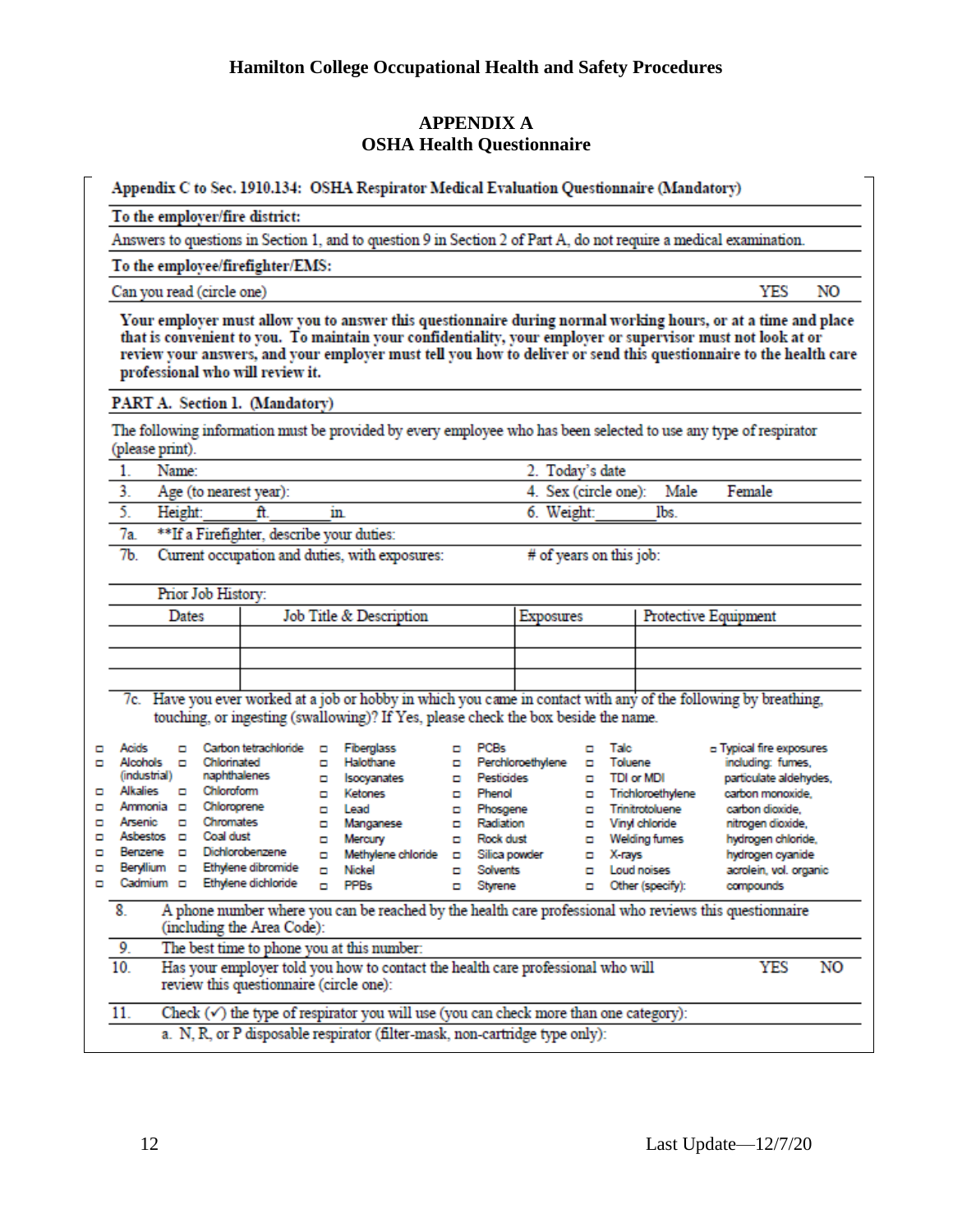| 12. | b. Other type (for example, half- or full-facepiece type, powered-air purifying,<br>supplied-air, self-contained breathing apparatus) (SCBA):<br>YES<br>Have you worn a respirator (circle one):<br>NO |            |    |  |  |  |  |  |
|-----|--------------------------------------------------------------------------------------------------------------------------------------------------------------------------------------------------------|------------|----|--|--|--|--|--|
| 13. | If "yes," what type(s):                                                                                                                                                                                |            |    |  |  |  |  |  |
|     | Part A. Section 2. (Mandatory)-Explain yes answers in comments section below                                                                                                                           |            |    |  |  |  |  |  |
|     | Questions 1 through 9 below must be answered by every employee who has been selected to use any type of respirator<br>(please circle "yes" or "no")                                                    |            |    |  |  |  |  |  |
| 1.  | Do you currently smoke tobacco, or have you smoked tobacco in the last month?                                                                                                                          | YES        | NO |  |  |  |  |  |
| 2.  | Have you ever had any of the following conditions?                                                                                                                                                     |            |    |  |  |  |  |  |
|     | a. Seizures (fits):                                                                                                                                                                                    | YES        | NO |  |  |  |  |  |
|     | b. Diabetes (sugar disease):                                                                                                                                                                           | YES        | NO |  |  |  |  |  |
|     | c. Allergic reactions that interfere with your breathing:                                                                                                                                              | YES        | NO |  |  |  |  |  |
|     | d. Claustrophobia (fear of closed-in places):                                                                                                                                                          | YES        | NO |  |  |  |  |  |
|     | e. Trouble smelling odors:                                                                                                                                                                             | YES        | NO |  |  |  |  |  |
| 3.  | Have you ever had any of the following pulmonary or lung problems?                                                                                                                                     |            |    |  |  |  |  |  |
|     | YES<br>a. Asbestos:<br>NO<br>g. Silicosis:                                                                                                                                                             | YES        | NO |  |  |  |  |  |
|     | b. Asthma:<br>YES<br>NO<br>h. Pneumothorax (collapsed lung):                                                                                                                                           | YES        | NO |  |  |  |  |  |
|     | c. Chronic bronchitis:<br>YES<br>NO<br>i. Lung cancer:                                                                                                                                                 | YES        | NO |  |  |  |  |  |
|     | YES<br>NO<br>Broken ribs:<br>d. Emphysema:                                                                                                                                                             | YES        | NO |  |  |  |  |  |
|     | YES<br>NO<br>e. Pneumonia:<br>k. Any chest injuries or surgeries:                                                                                                                                      | YES        | NO |  |  |  |  |  |
|     | f. Tuberculosis:<br>YES<br>NO<br>1. Any other lung problem?:                                                                                                                                           | <b>YES</b> | NO |  |  |  |  |  |
| 4.  | Do you currently have any of the following symptoms of pulmonary or lung illness?                                                                                                                      |            |    |  |  |  |  |  |
|     | Shortness of breath:<br>a.                                                                                                                                                                             | YES        | NO |  |  |  |  |  |
|     | b. Shortness of breath when walking fast on level ground, or up a slight hill/incline:                                                                                                                 | YES        | NO |  |  |  |  |  |
|     | Shortness of breath when walking at an ordinary pace on level ground:<br>c.                                                                                                                            | YES        | NO |  |  |  |  |  |
|     | Have to stop for breath when walking at your own pace on level ground:<br>d.                                                                                                                           | YES        | NO |  |  |  |  |  |
|     | YES<br>NO<br>Shortness of breath when washing or dressing yourself:<br>е.                                                                                                                              |            |    |  |  |  |  |  |
|     | YES<br>Shortness of breath that interferes with your job:<br>NO<br>f.                                                                                                                                  |            |    |  |  |  |  |  |
|     | YES<br>NO<br>Coughing that produces phlegm (thick sputum):<br>g.                                                                                                                                       |            |    |  |  |  |  |  |
|     | Coughing that wakes you up in the morning:<br>YES<br>NO<br>h.                                                                                                                                          |            |    |  |  |  |  |  |
|     | Coughing that occurs mostly when you are lying down:<br>ı.                                                                                                                                             | <b>YES</b> | NO |  |  |  |  |  |
|     | Coughing up blood in the last month:<br>YES<br>NO                                                                                                                                                      |            |    |  |  |  |  |  |
|     |                                                                                                                                                                                                        |            |    |  |  |  |  |  |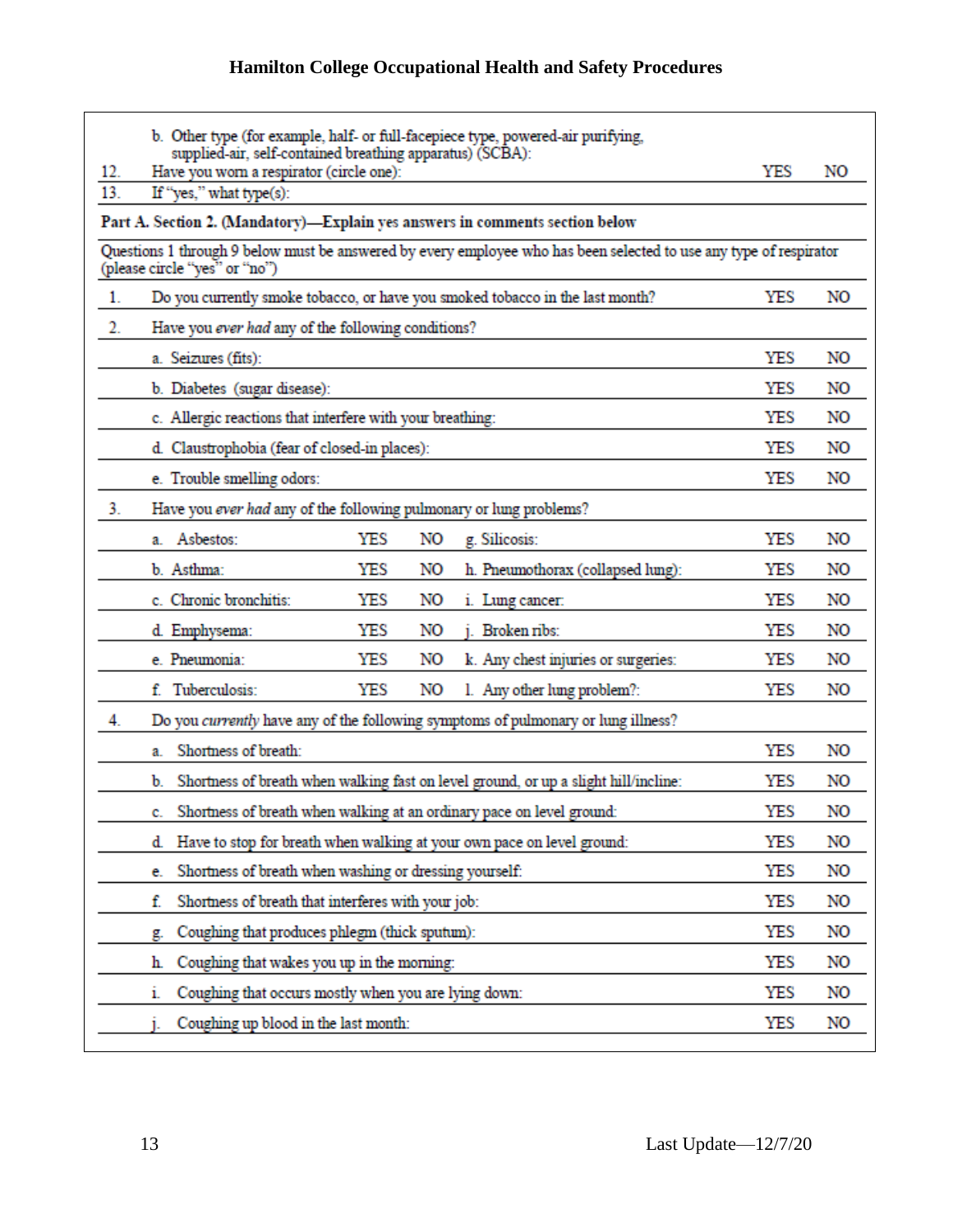| Wheezing:<br>k.                                                                                                                                                                      | YES | NO |
|--------------------------------------------------------------------------------------------------------------------------------------------------------------------------------------|-----|----|
| Wheezing that interferes with your job:<br>l.                                                                                                                                        | YES | NO |
| Chest pain when you breathe deeply:<br>m.                                                                                                                                            | YES | NO |
| Any other symptoms that you think may be related to lung problems:<br>n.                                                                                                             | YES | NO |
| 5.<br>Have you ever had any of the following cardiovascular or heart problems?                                                                                                       |     |    |
| Heart attack:<br>If Yes, when?<br>a.                                                                                                                                                 | YES | NO |
| Stroke:<br>b.                                                                                                                                                                        | YES | NO |
| Angina:<br>c.                                                                                                                                                                        | YES | NO |
| Heart failure:<br>d.                                                                                                                                                                 | YES | NO |
| Swelling in your legs or feet (not caused by walking):<br>е.                                                                                                                         | YES | NO |
| Heart arrhythmia (heart beating irregularly):<br>f.                                                                                                                                  | YES | NO |
| High blood pressure:<br>g.                                                                                                                                                           | YES | NO |
| Any other heart problem that you've been told about:<br>h.                                                                                                                           | YES | NO |
| 6.<br>Have you ever had any of the following cardiovascular or heart symptoms?                                                                                                       |     |    |
| Frequent pain or tightness in your chest:<br>a.                                                                                                                                      | YES | NO |
| Pain or tightness in your chest during physical activity:<br>b.                                                                                                                      | YES | NO |
| Pain or tightness in your chest that interferes with your job:<br>c.                                                                                                                 | YES | NO |
| In the past two years, have you noticed your heart skipping or missing a beat:<br>d.                                                                                                 | YES | NO |
| Heartburn or indigestion that is not related to eating:<br>е.                                                                                                                        | YES | NO |
| Any other symptoms that you think may be related to heart or circulation problems:<br>f.                                                                                             | YES | NO |
| 7.<br>Do you currently take medication for any of the following problems?                                                                                                            |     |    |
| a. Breathing or lung problems:                                                                                                                                                       | YES | NO |
| Heart trouble:<br>b.                                                                                                                                                                 | YES | NO |
| Blood pressure:<br>c.                                                                                                                                                                | YES | NO |
| Seizures (fits):<br>d.                                                                                                                                                               | YES | NO |
| If you've used a respirator, have you ever had any of the following problems? (If you've never used a respirator,<br>8.<br>check the following box and go to question $9 \square$ ): |     |    |
| a. Eye initation:                                                                                                                                                                    | YES | NO |
| Skin allergies or rashes:<br>b.                                                                                                                                                      | YES | NO |
| Anxiety:<br>C.                                                                                                                                                                       | YES | NO |
| General weakness or fatigue:<br>d.                                                                                                                                                   | YES | NO |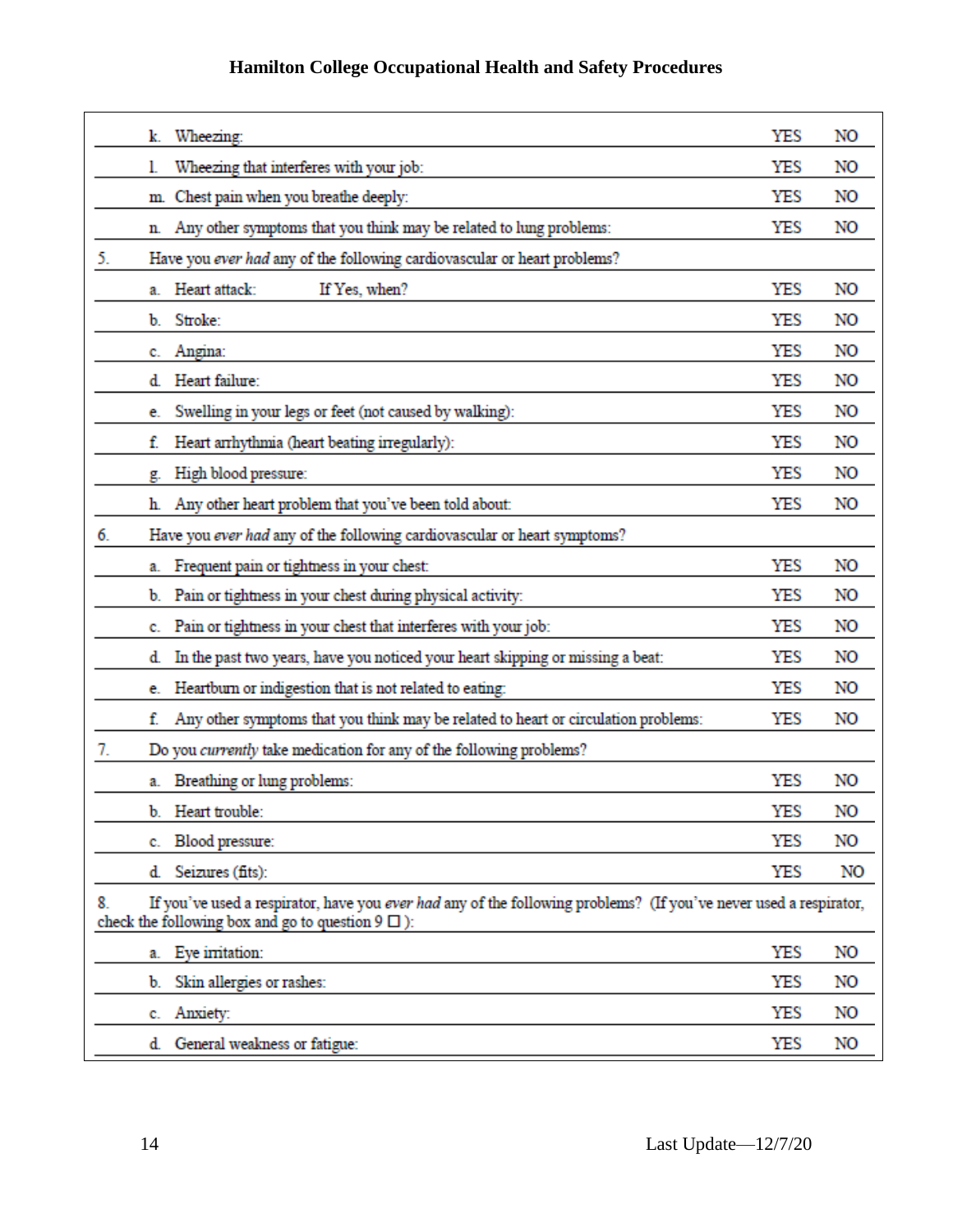|     | e. Any other problem that interferes with your use of a respirator:                                                                                                            | YES        | NO |
|-----|--------------------------------------------------------------------------------------------------------------------------------------------------------------------------------|------------|----|
| 9.  | Would you like to talk to the health care professional who will review this questionnaire about<br>your answers to this questionnaire?                                         | YES        | NO |
|     | Questions 10 to 15 below must be answered by every employee who has been selected to use either a full-facepiece<br>respirator or a self-contained breathing apparatus (SCBA). |            |    |
| 10. | Have you ever lost vision in either eye (temporarily or permanently)?                                                                                                          | YES        | NO |
| 11. | Do you currently have any of the following vision problems?                                                                                                                    |            |    |
|     | Wear contact lenses:<br>a.                                                                                                                                                     | YES        | NO |
|     | Wear glasses:<br>b.                                                                                                                                                            | YES        | NO |
|     | Color blind:<br>c.                                                                                                                                                             | YES        | NO |
|     | Any other eye or vision problem:<br>d.                                                                                                                                         | YES        | NO |
| 12. | Have you ever had an injury to your ears, including a broken ear drum?                                                                                                         | YES        | NO |
| 13. | Do you currently have any of the following hearing problems?                                                                                                                   |            |    |
|     | Difficulty hearing:<br>a.                                                                                                                                                      | YES        | NO |
|     | Wear a hearing aid:<br>b.                                                                                                                                                      | YES        | NO |
|     | Any other hearing or ear problem:<br>c.                                                                                                                                        | <b>YES</b> | NO |
| 14. | Have you <i>ever had</i> a back injury?<br>If Yes, when?                                                                                                                       | YES        | NO |
| 15. | Do you currently have any of the following musculoskeletal problems?                                                                                                           |            |    |
|     | Weakness in any of your arms, hands, legs, or feet:<br>a.                                                                                                                      | YES        | NO |
|     | If Yes, when?<br>Back pain:<br>b.                                                                                                                                              | YES        | NO |
|     | Difficulty fully moving your arms and legs:<br>c.                                                                                                                              | YES        | NO |
|     | Pain or stiffness when you lean forward or backward at the waist:<br>d.                                                                                                        | YES        | NO |
|     | Difficulty fully moving your head up or down:<br>e.                                                                                                                            | YES        | NO |
|     | f.<br>Difficulty fully moving your head side to side:                                                                                                                          | YES        | NO |
|     | Difficulty bending at your knees:                                                                                                                                              | YES        | NO |
|     | Difficulty squatting to the ground:<br>h.                                                                                                                                      | YES        | NO |
|     | Climbing a flight of stairs or ladder carrying more than 25 pounds:<br>1.                                                                                                      | YES        | NO |
|     | Any other muscle or skeletal problem that interferes with using a respirator:                                                                                                  | YES        | NO |
|     | Comments:                                                                                                                                                                      |            |    |
|     |                                                                                                                                                                                |            |    |
|     |                                                                                                                                                                                |            |    |
|     |                                                                                                                                                                                |            |    |
|     |                                                                                                                                                                                |            |    |